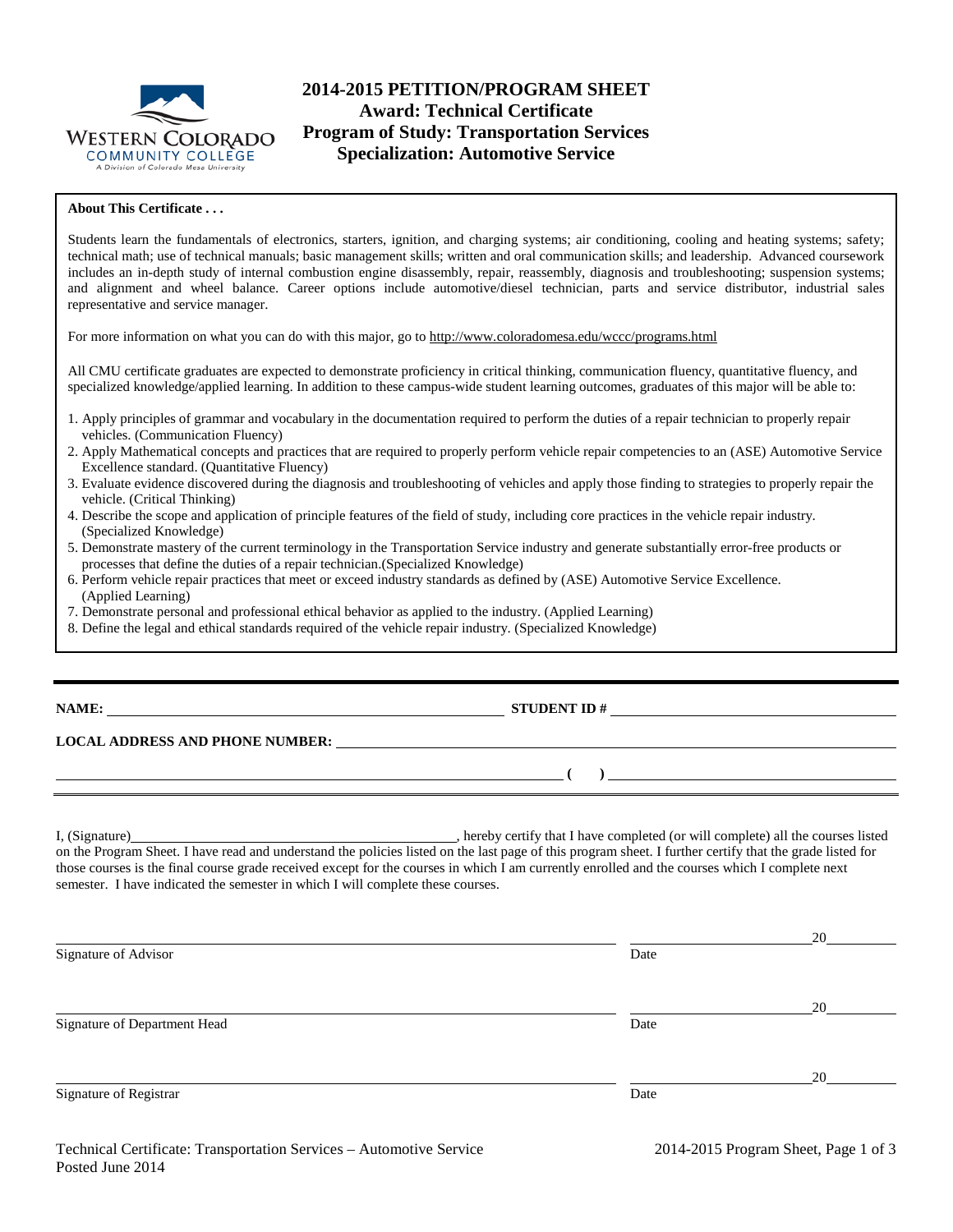### **Students should work closely with a faculty advisor when selecting and scheduling courses prior to registration.**

Degree Requirements:

- 2.00 cumulative GPA or higher in all CMU coursework
- Pre-collegiate courses (usually numbered below 100) cannot be used for graduation.
- "C" or better in each course which comprises the area of emphasis or specialization.
- A student must follow the CMU graduation requirements either from 1) the program sheet for the major in effect at the time the student officially declares a major; or 2) a program sheet for the major approved for a year subsequent to the year during which the student officially declares the major and is approved for the student by the department head. Because a program may have requirements specific to the degree, the student should check with the faculty advisor for additional criteria. It is the student's responsibility to be aware of, and follow, all requirements for the degree being pursued. Any exceptions or substitutions must be approved by the student's faculty advisor and Department Head.
- Additional Expenses Students entering the program may be required to purchase or have hand tools and appropriate clothing and safety gear with a total cost of approximately \$2,500.00 This does not include cost of required textbooks. These costs may vary with student need and brand or quality of tools or equipment purchased. All safety glasses must meet the minimum industry safety standard of Z-87 with side shields.
- Please see faculty advisor for approved electives.
- See the "Undergraduate Graduation Requirements" in the Mesa State College catalog for additional graduation information

#### **Technical Certificate: Transportation Services – Automotive**

**Service** (36 Semester Hours)

See the current catalog for a list of courses that fulfill the requirements below. If a course is on the general education list of options and a requirement for your major, you must use it to fulfill the major requirement and make a different selection within the general education requirement.

Course No Title Sem.hrs Grade Term/Trns

Course No Title Sem.hrs Grade Term/Trns MATH 107 Career Mathematics 3 TSTG 120 Industry Safety Practices 3<br>TSTG 150 Fluid Power 3 Fluid Power \_\_\_\_\_ \_\_\_\_\_\_\_\_

| <b>TSTC</b> 100 | Intro to Transportation Services 1 | Restricted Electives, Choose 13 semester hours from list below. (Please |
|-----------------|------------------------------------|-------------------------------------------------------------------------|
| <b>TSTC</b> 101 | Vehicle Service $&$ Inspection 2   | see advisor when selecting electives)                                   |
| <b>TSTC</b> 110 | <b>Engine Fundamentals</b>         |                                                                         |
| <b>TSTC</b> 130 | <b>Electrical Fundamentals</b>     |                                                                         |
| <b>TSTC</b> 140 | Drive Train Fundamentals           |                                                                         |
| <b>TSTC</b> 160 | Electronic Control Systems         |                                                                         |
| <b>TSTC</b> 170 | Chassis Fundamentals               |                                                                         |
| <b>TSTC</b> 171 | Brake System Fundamentals          |                                                                         |
| <b>TSTC 180</b> | <b>Fuel System Fundamentals</b>    |                                                                         |
| <b>TSTC 190</b> | Climate Control Fundamentals 1     |                                                                         |
|                 |                                    |                                                                         |

#### **Choose** 13**semester hours from:**

TSTA 245 Manual Drive Train (4) TSTG 135 Electrical Component Repair (2) TSTA 247 Automatic Drive Train Service (4) TSTG 140 Job Shop (4) TSTA 265 Engine Control Services (2) TSTG 170 Practical Application (4) TSTA 267 Body and Chassis Controls (2) TSTG 175 Hydraulic Brake Service (2) WELD 151 Introduction To Welding (3)

TSTA 275 Alignment and Suspension Service (3) TSTG 195 Climate Control Service (2) TSTA 287 Engine Performance and Emissions (2) TSTG 220 Industry Employment Practices (3) TSTA 289 Alternative Fueled Vehicles (2) TSTG 240 Advanced Job Shop (4) TSTG 115 Gas Engine Reconditioning (4) TSTG 270 Advanced Practical Applications (4)